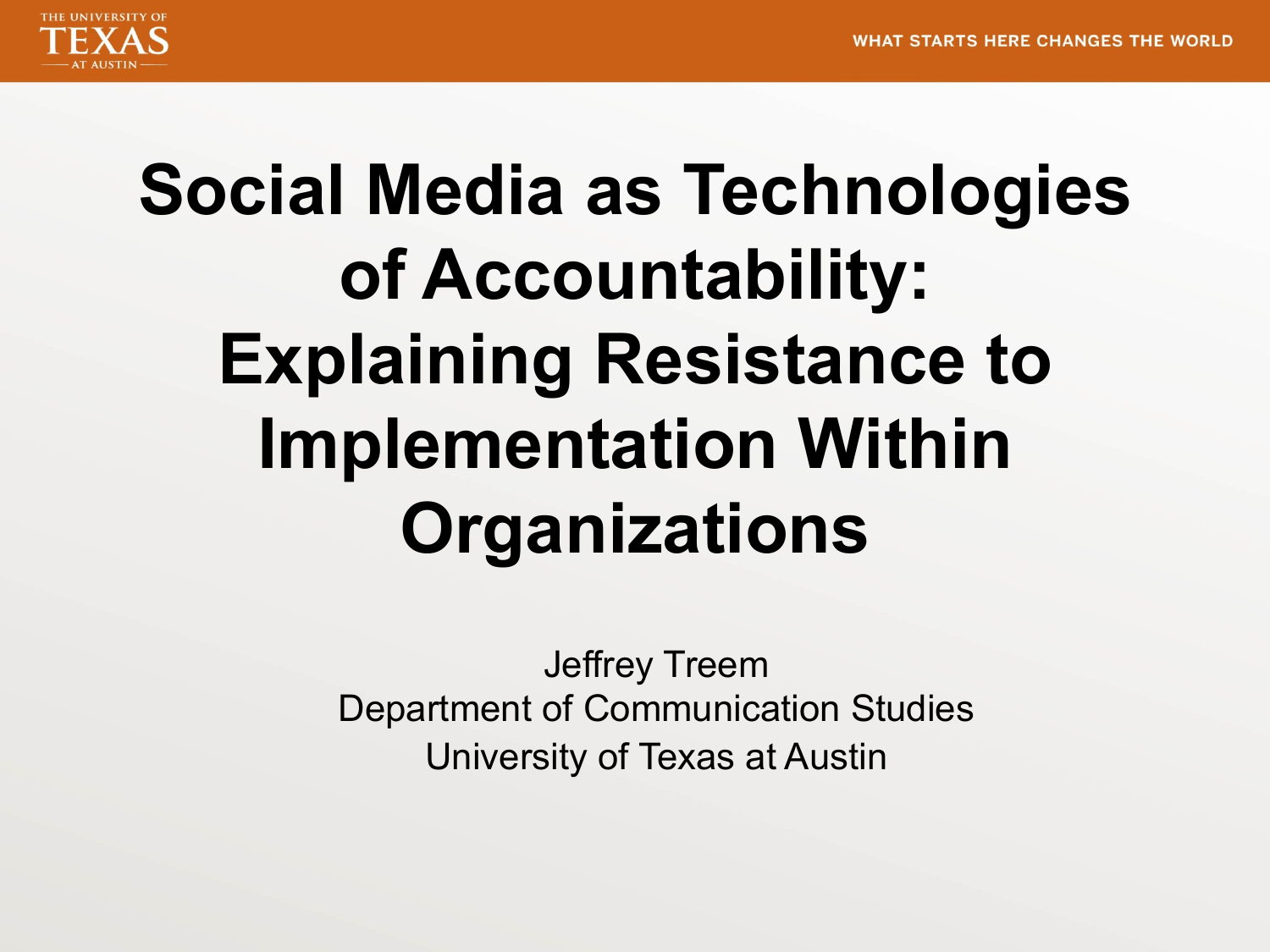

## A Long History of Social Software



 $====Thursdav 27Auq98 2:28:38 PM EDT From: Wendy in the lab$ Anyone know what the thing on the side of the monitor is on the iMac? (It's a kind of rectangle with another piece of plastic with a teal-lined hole coming over the rectangle, kind of like a tab)?? John was around earlier today looking at the picture on our wall & wondering...

======Thursday 27Aug98 2:29:00 PM EDT From: John in the lab It is the cable port.

======Thursday 27Aug98 2:30:06 PM EDT From: Jason [Sorry, no beigel

This conversation sure would be easier if there were an iMac here  $\mathbf{a} \cdot \mathbf{a} \cdot \mathbf{a} \cdot \mathbf{a} \cdot \mathbf{a} \cdot \mathbf{a} \cdot \mathbf{a} \cdot \mathbf{a} \cdot \mathbf{a} \cdot \mathbf{a} \cdot \mathbf{a} \cdot \mathbf{a} \cdot \mathbf{a} \cdot \mathbf{a} \cdot \mathbf{a} \cdot \mathbf{a} \cdot \mathbf{a} \cdot \mathbf{a} \cdot \mathbf{a} \cdot \mathbf{a} \cdot \mathbf{a} \cdot \mathbf{a} \cdot \mathbf{a} \cdot \mathbf{a} \cdot \mathbf{a} \cdot \mathbf{a} \cdot \mathbf{a} \cdot \mathbf{$  $\cdot$  . .

IBM's Babble (Erickson, et al., 1999)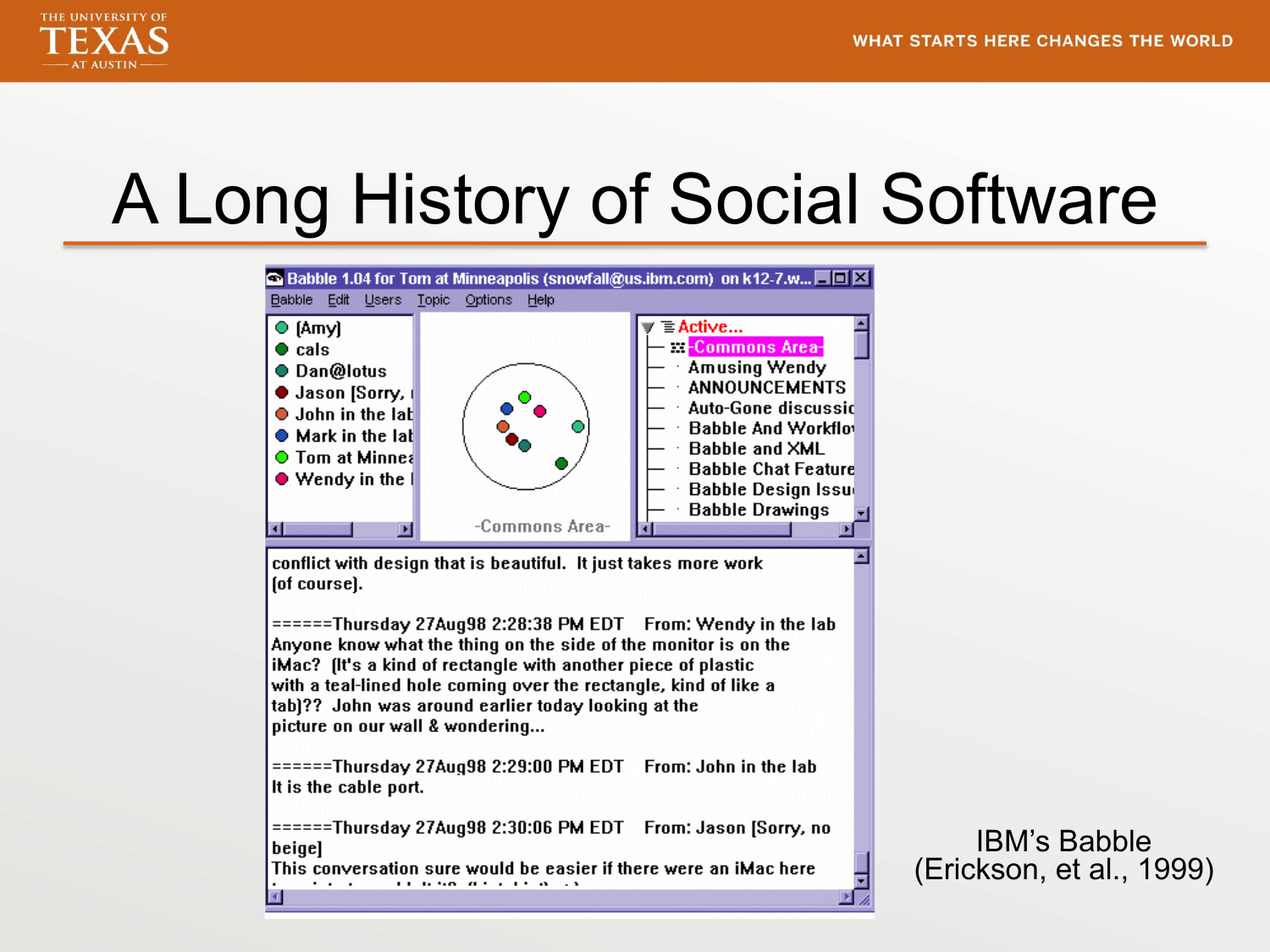

## Aspects of Social Media

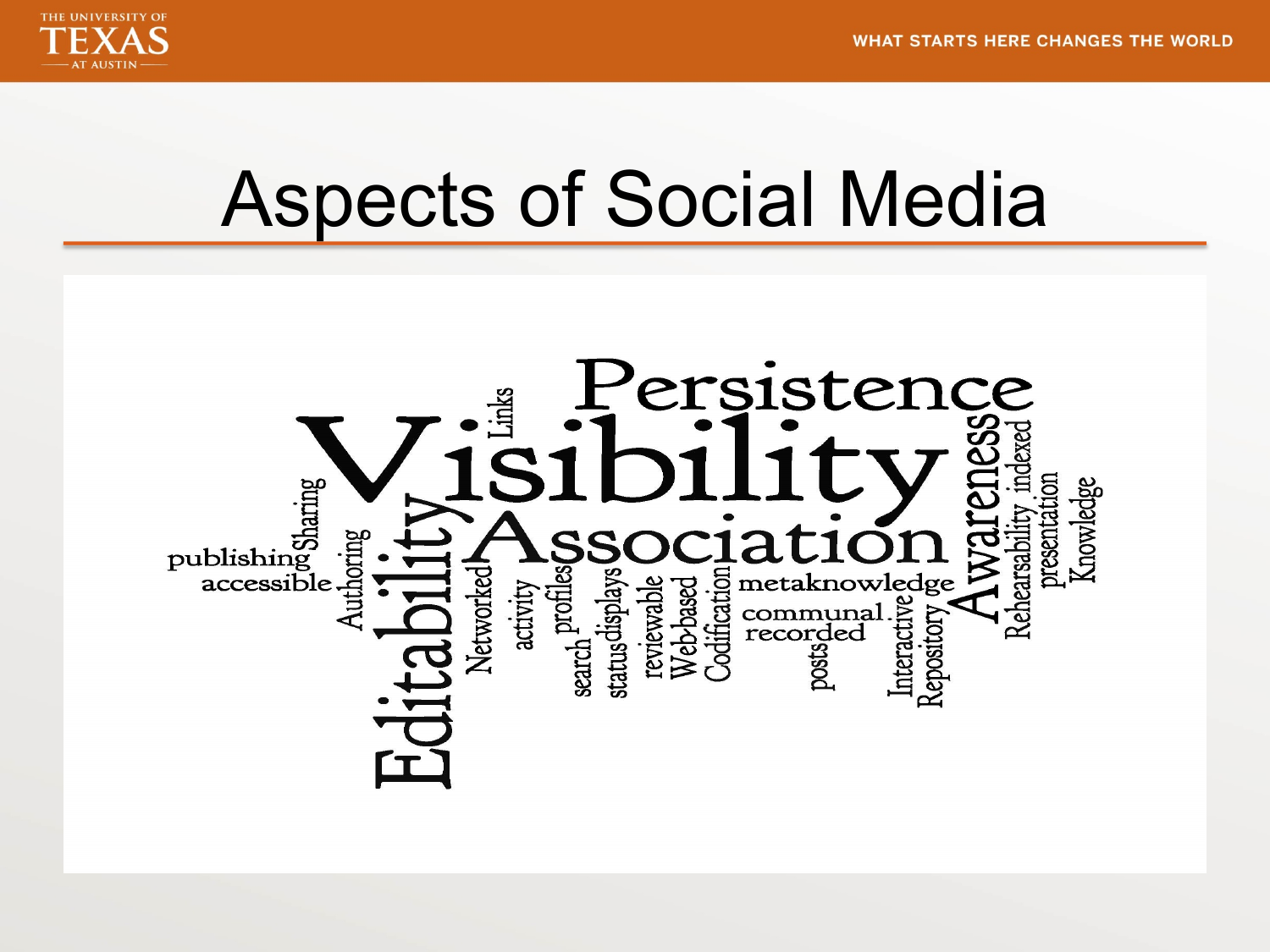

# An Affordances View (Treem & Leonardi, 2012)

- **1. Visibility** Allows workers across levels to broadcast messages throughout an organization (Bregman & Haythornthwaite, 2001)
- **2. Persistence** Displays information across time so that it may be confronted and used by individuals who are not present for the original act of communication (Erickson and Kellogg, 2000)
- **3. Editability** Ability of actors to spend time crafting and tailoring a communicative act before entering it into a technology and making it available for others to view (Dennis, Fuller, & Valacich, 2008; Walther, 1993)
- **4. Association** Ability to establish links or relationships between individuals or content (boyd & Ellison, 2007)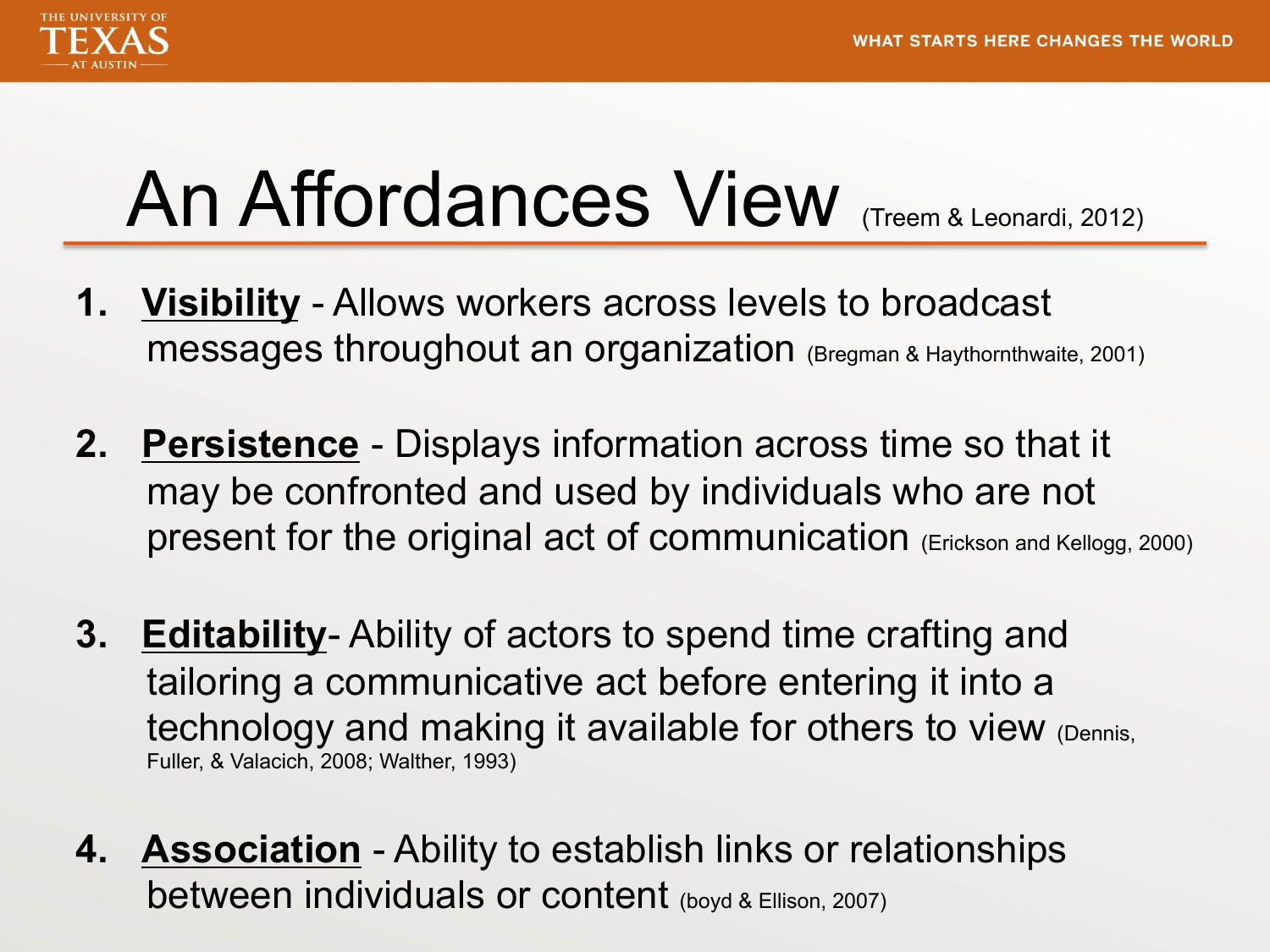

# Technologies of Accountability

"systems aimed at the inscription and documentation of actions to which parties are accountable not only in the ethnomethodological sense of that term (Garfinkel and Sacks 1970), but in the sense represented by the bookkeeper's ledger, the record of accounts paid and those still outstanding."

- (Suchman, 1994, p. 188)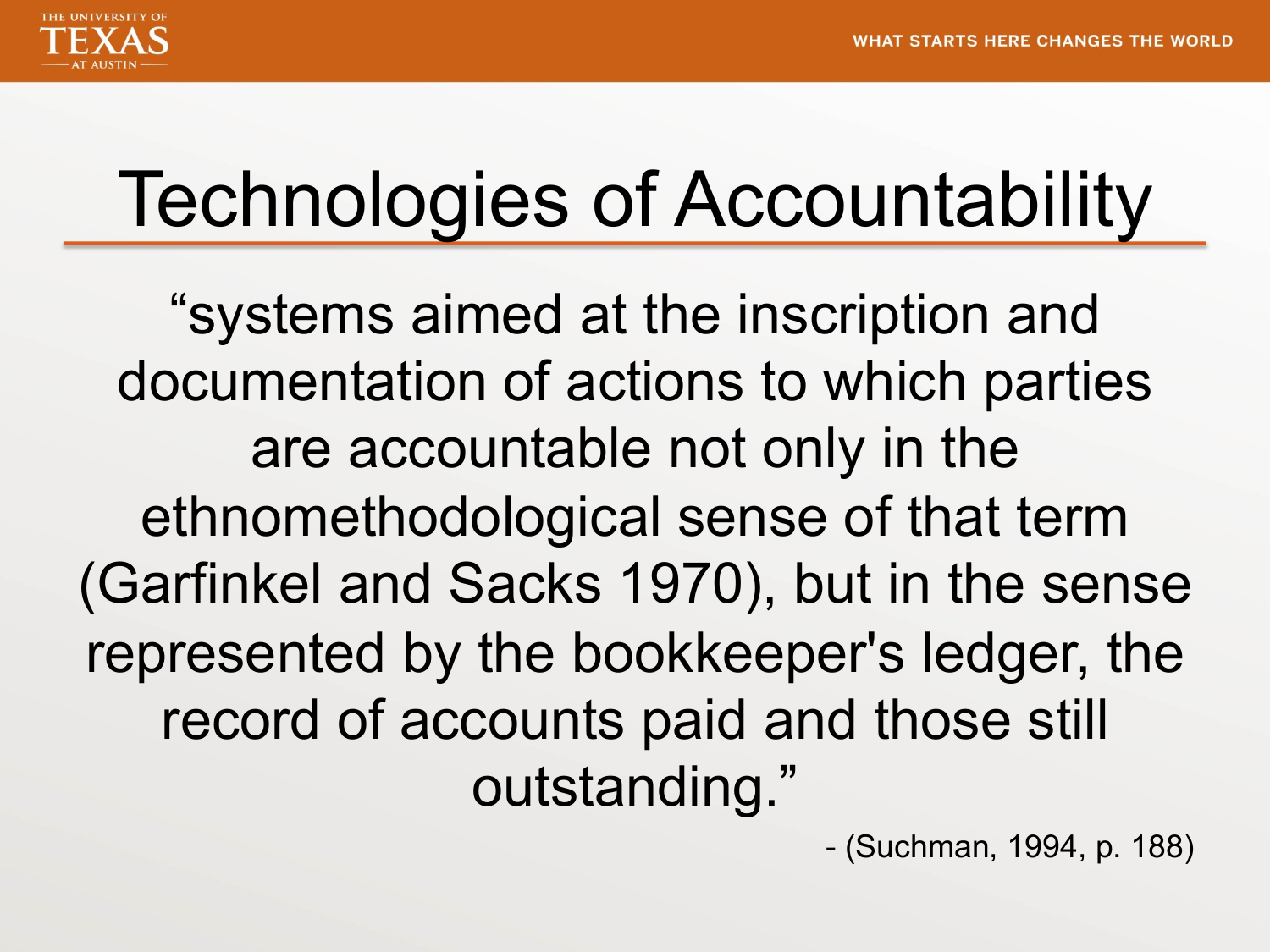

## Forms of Accountability

- 1. Makes communication visible to others such that it is "observable-and-reportable" (Dourish, 2001)
	- The explicit meaning of what people say and how
- 2. Reveals to whom communications are observable and to what the communications direct our attentions
	- The symbolic meaning of what people say and how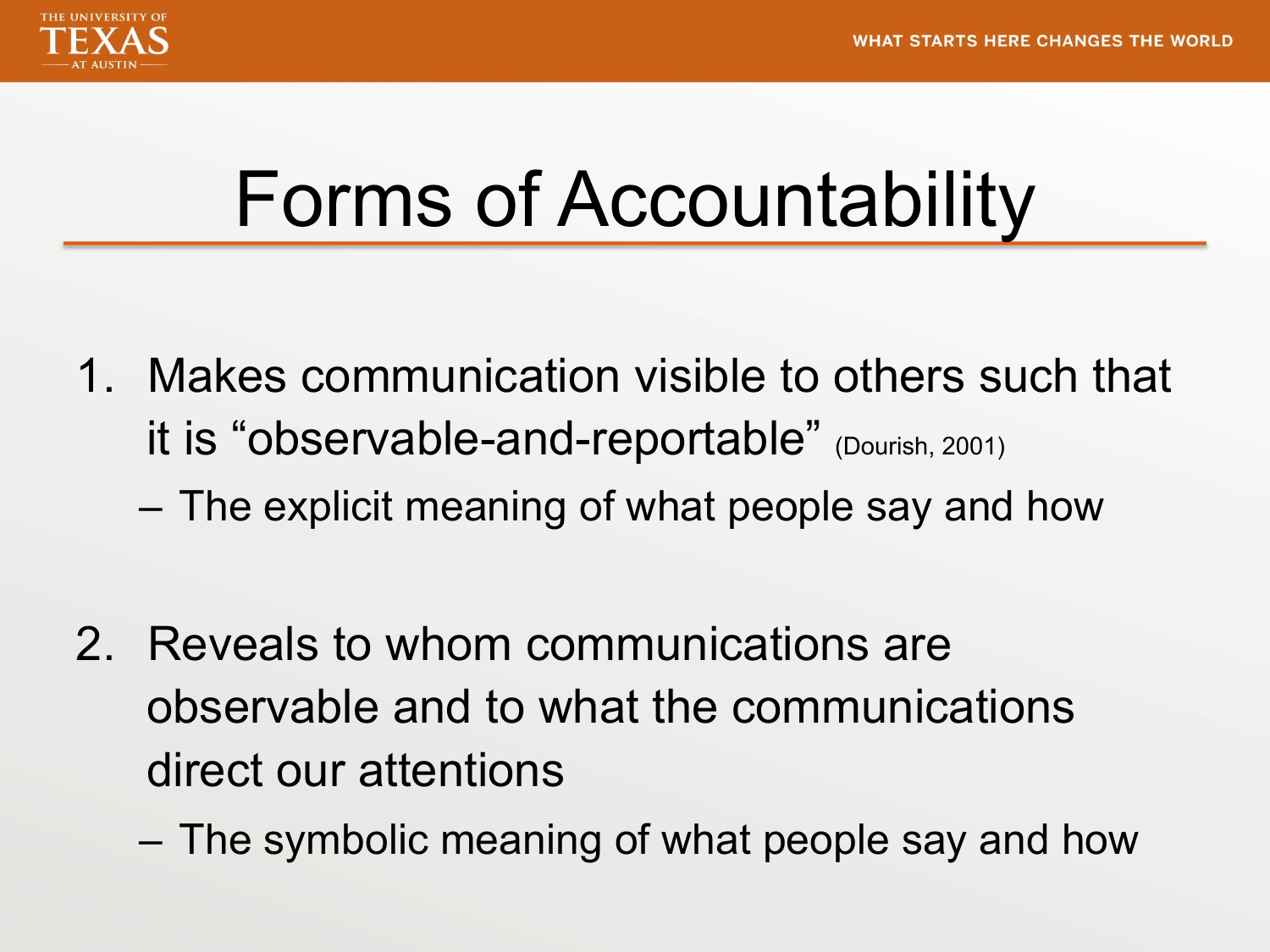

### Research Question

#### *How do perceptions of accountability influence workers' decisions to participate in an organizational social media system?*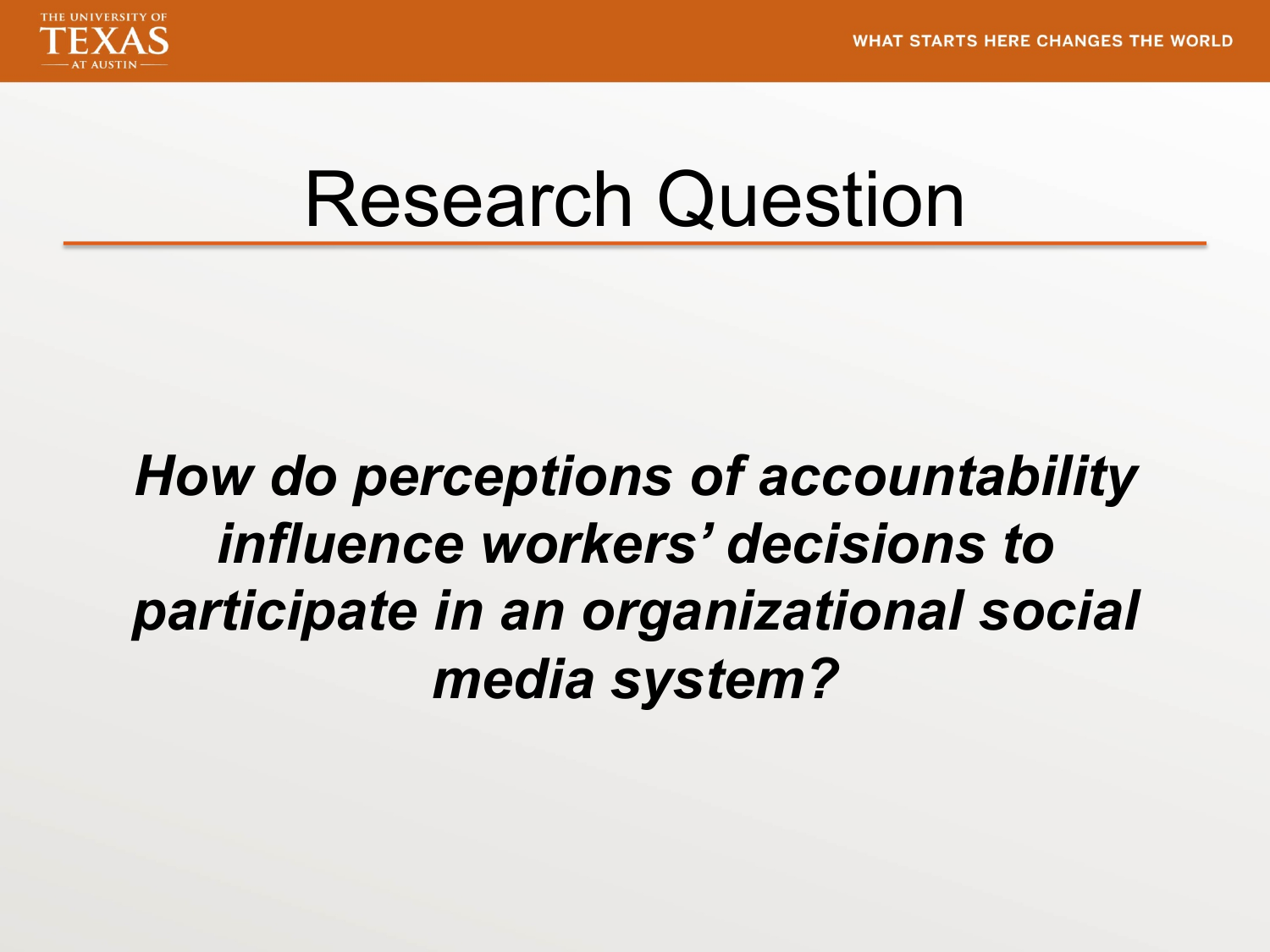

# Setting and Methods

#### *Setting***:**

- Global financial services company (American Financial) headquartered in the Midwestern U.S.
- 16 members of marketing division enrolled in American Financial's leadership program

#### *Methods***:**

- Two rounds of interviews
	- First round prior to the implementation of social media
	- Second round five months after access to social media
- Texts of interviews analyzed using selective coding and axial coding; driven by research question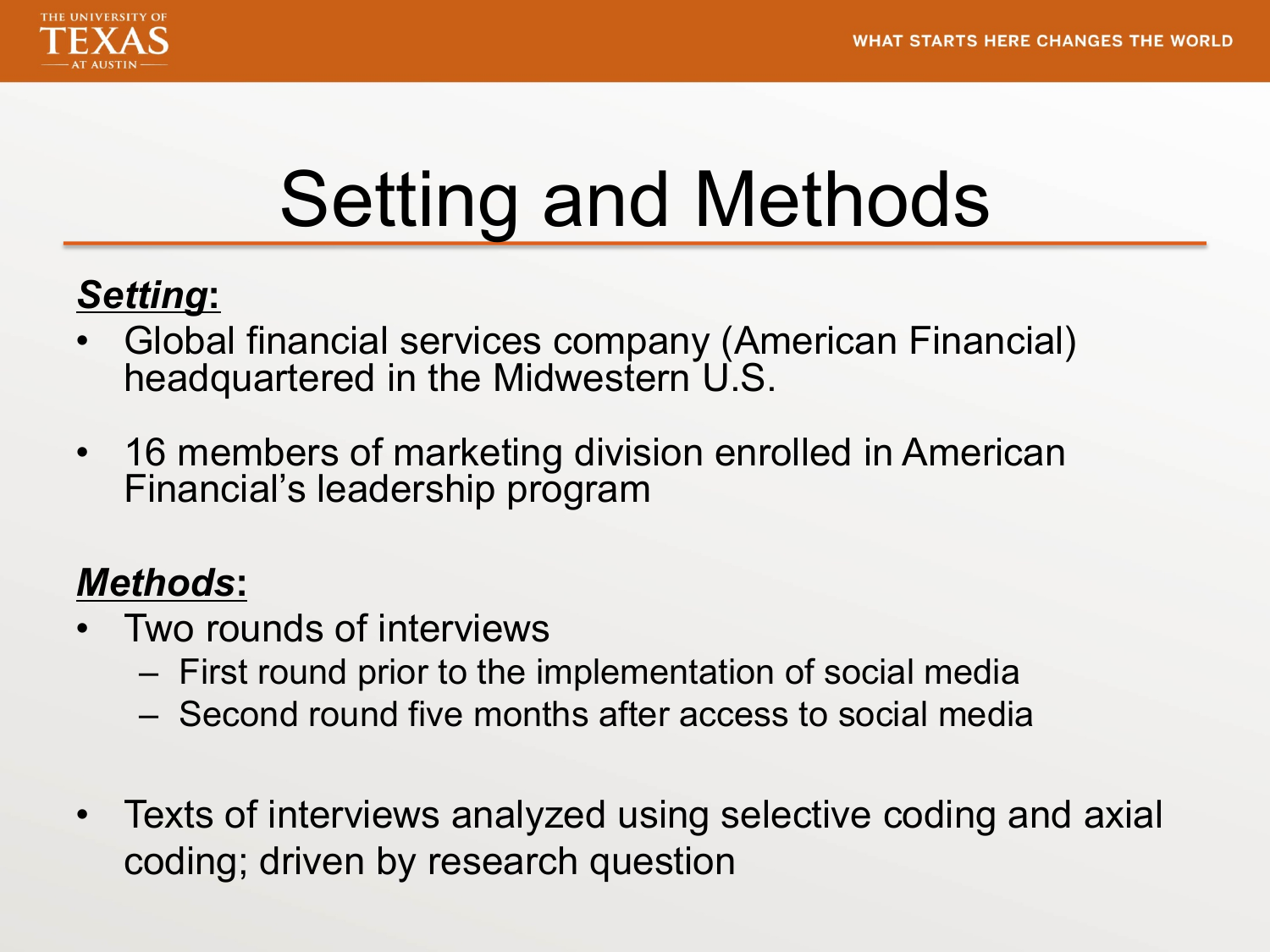

# Setting and Methods

- During the first interview, employees were asked about a hypothetical a social media tool
- A-Life introduced around eight weeks later
- Features of A-Life:
	- Profiles
	- Groups
	- Blogs
	- Discussions
	- Document Sharing
	- "Connections"
	- Subscriptions to content
	- Alerts about site activity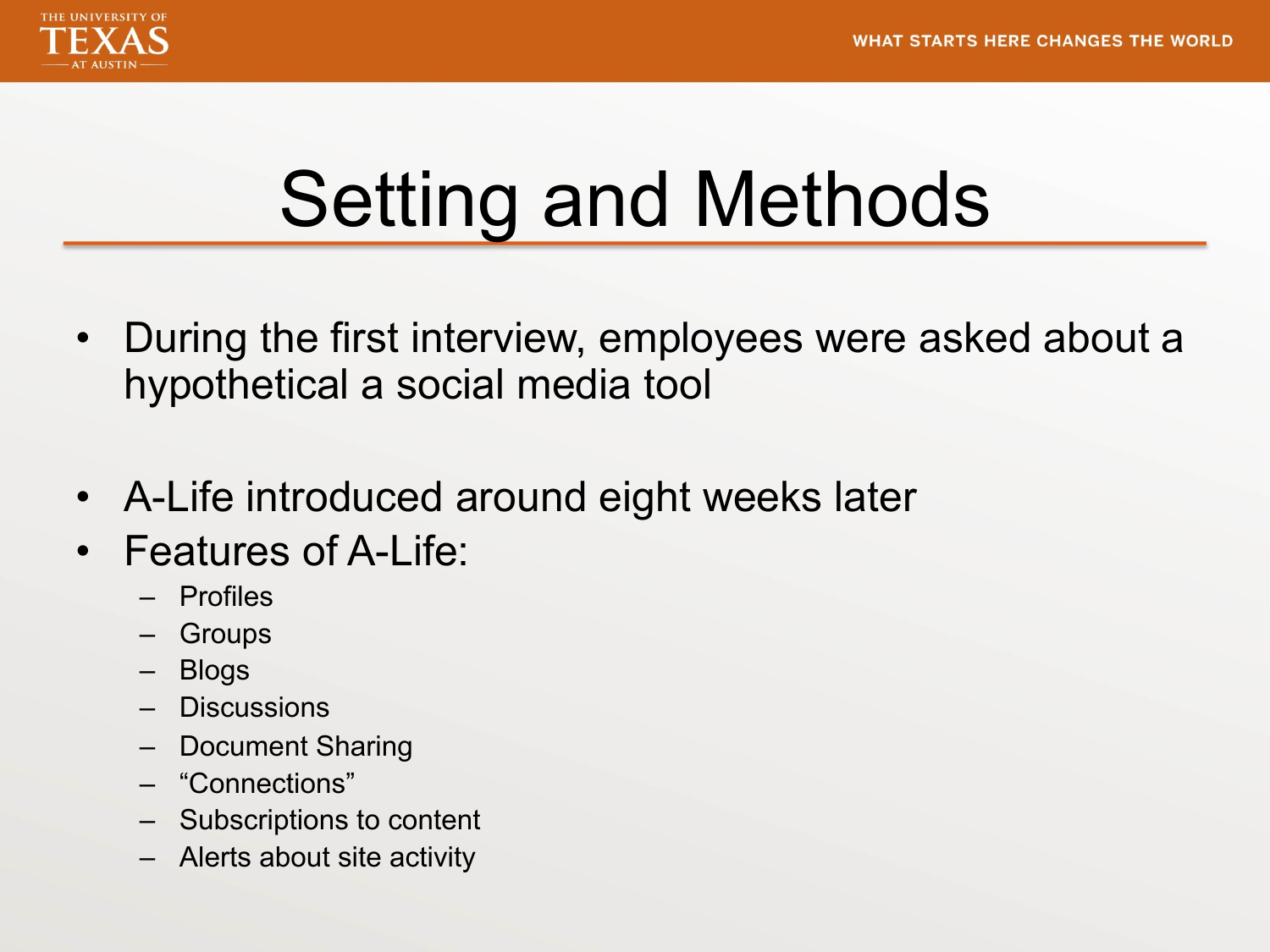

# A-Life Use

|                                         |                                           | Allowed                         | Posted on         | Active in a          |                         |
|-----------------------------------------|-------------------------------------------|---------------------------------|-------------------|----------------------|-------------------------|
|                                         | <b>Active After</b><br><b>First Month</b> | Content<br><b>Notifications</b> | Another's<br>Wall | Discussion<br>Thread | Posted a<br>Document    |
| Patrick                                 | N <sub>o</sub>                            | N <sub>o</sub>                  | N <sub>o</sub>    | Yes                  | N <sub>o</sub>          |
| Abby                                    | N <sub>o</sub>                            | N <sub>o</sub>                  | N <sub>o</sub>    | Yes                  | N <sub>o</sub>          |
| <b>Blake</b>                            | N <sub>o</sub>                            | N <sub>o</sub>                  | N <sub>o</sub>    | N <sub>o</sub>       | N <sub>o</sub>          |
| Debra                                   | N <sub>o</sub>                            | N <sub>o</sub>                  | N <sub>o</sub>    | N <sub>o</sub>       | N <sub>o</sub>          |
| Blair                                   | N <sub>o</sub>                            | N <sub>o</sub>                  | N <sub>o</sub>    | Yes                  | Yes                     |
| Marie                                   | N <sub>o</sub>                            | N <sub>o</sub>                  | N <sub>o</sub>    | N <sub>o</sub>       | N <sub>o</sub>          |
| Jenny                                   | Yes                                       | Yes                             | N <sub>o</sub>    | N <sub>o</sub>       | N <sub>o</sub>          |
| Leo                                     | N <sub>o</sub>                            | Yes                             | Yes               | Yes                  | Yes                     |
| <b>Brad</b>                             | N <sub>o</sub>                            | N <sub>0</sub>                  | N <sub>0</sub>    | N <sub>0</sub>       | N <sub>o</sub>          |
| Mark                                    | N <sub>o</sub>                            | N <sub>o</sub>                  | Yes               | N <sub>o</sub>       | N <sub>o</sub>          |
| Vicky                                   | N <sub>o</sub>                            | N <sub>o</sub>                  | N <sub>o</sub>    | N <sub>o</sub>       | N <sub>o</sub>          |
| Sara                                    | N <sub>o</sub>                            | N <sub>o</sub>                  | N <sub>o</sub>    | N <sub>o</sub>       | Yes                     |
| <b>Brian</b>                            | N <sub>o</sub>                            | N <sub>0</sub>                  | Yes               | N <sub>o</sub>       | N <sub>o</sub>          |
| Leah                                    | N <sub>o</sub>                            | Yes                             | N <sub>0</sub>    | N <sub>o</sub>       | Yes                     |
| Matt                                    | Yes                                       | Yes                             | N <sub>o</sub>    | N <sub>o</sub>       | N <sub>o</sub>          |
| Molly                                   | Yes                                       | Yes                             | N <sub>o</sub>    | Yes                  | N <sub>o</sub>          |
| <b>Number of</b><br><i>participants</i> | $\overline{3}$                            | 5                               | $\overline{3}$    | 5                    | $\overline{\mathbf{4}}$ |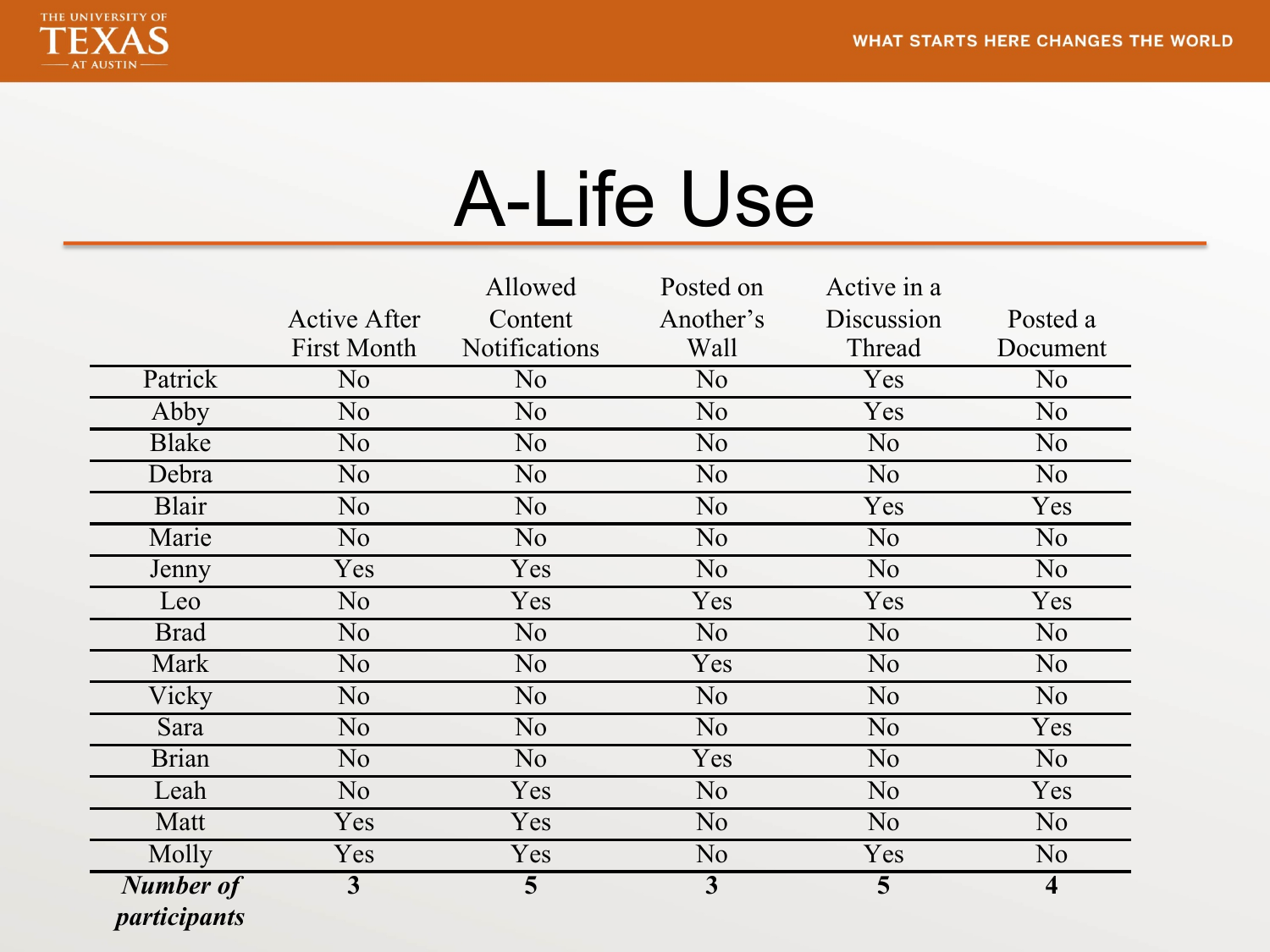

## Perceptions of Accountability

1. Accountability as a Professional

2. Accountability to an Unknown Audience

3. Accountability to Organizational Role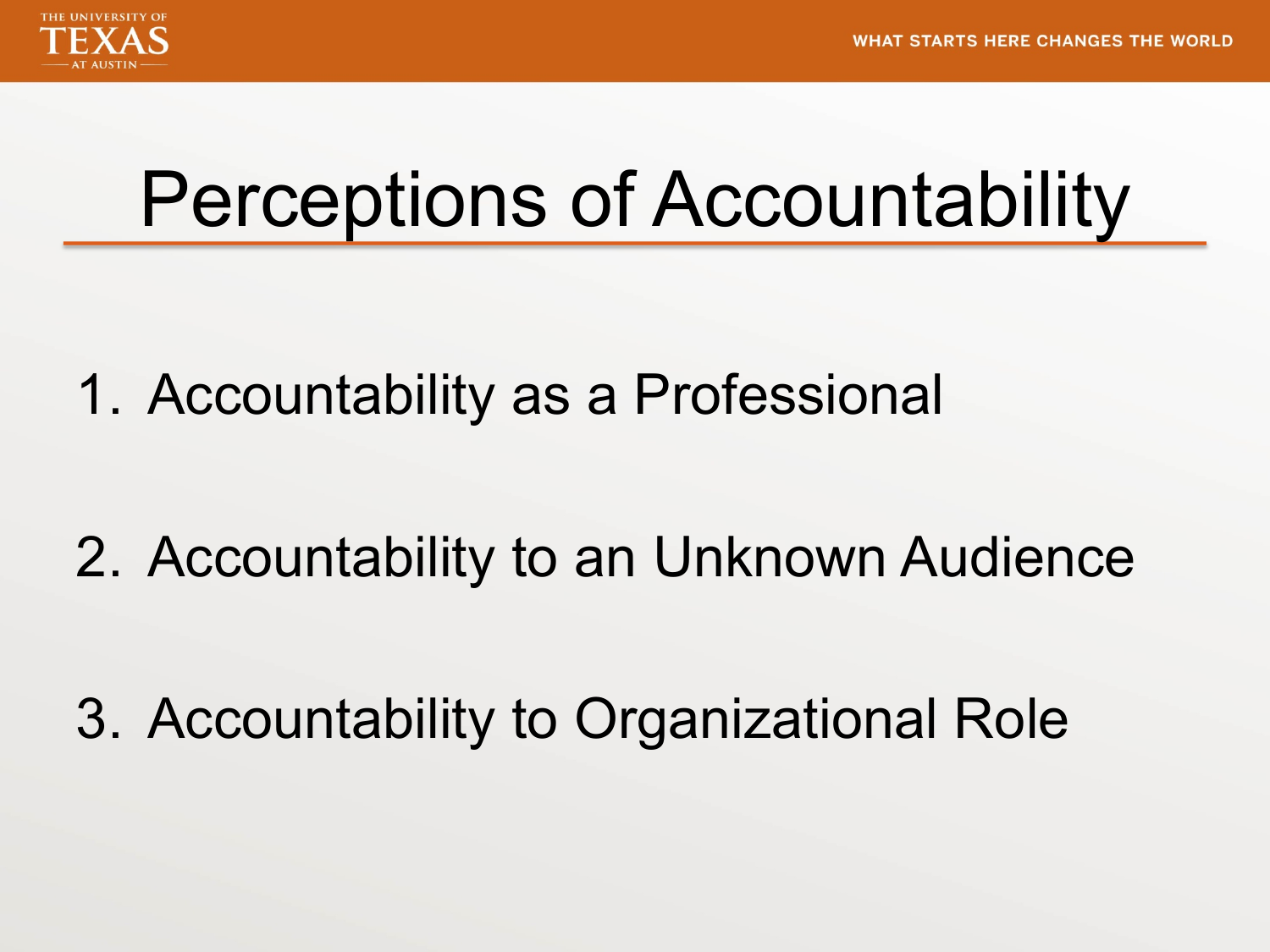

## Accountability as a Professional

"I think there are some negative pressures to not post on [A-Life]. I'm afraid if I post on [A-Life] a lot my boss is going to be like, she doesn't have enough work to do. That's feedback I've heard from other people too."

- Vicky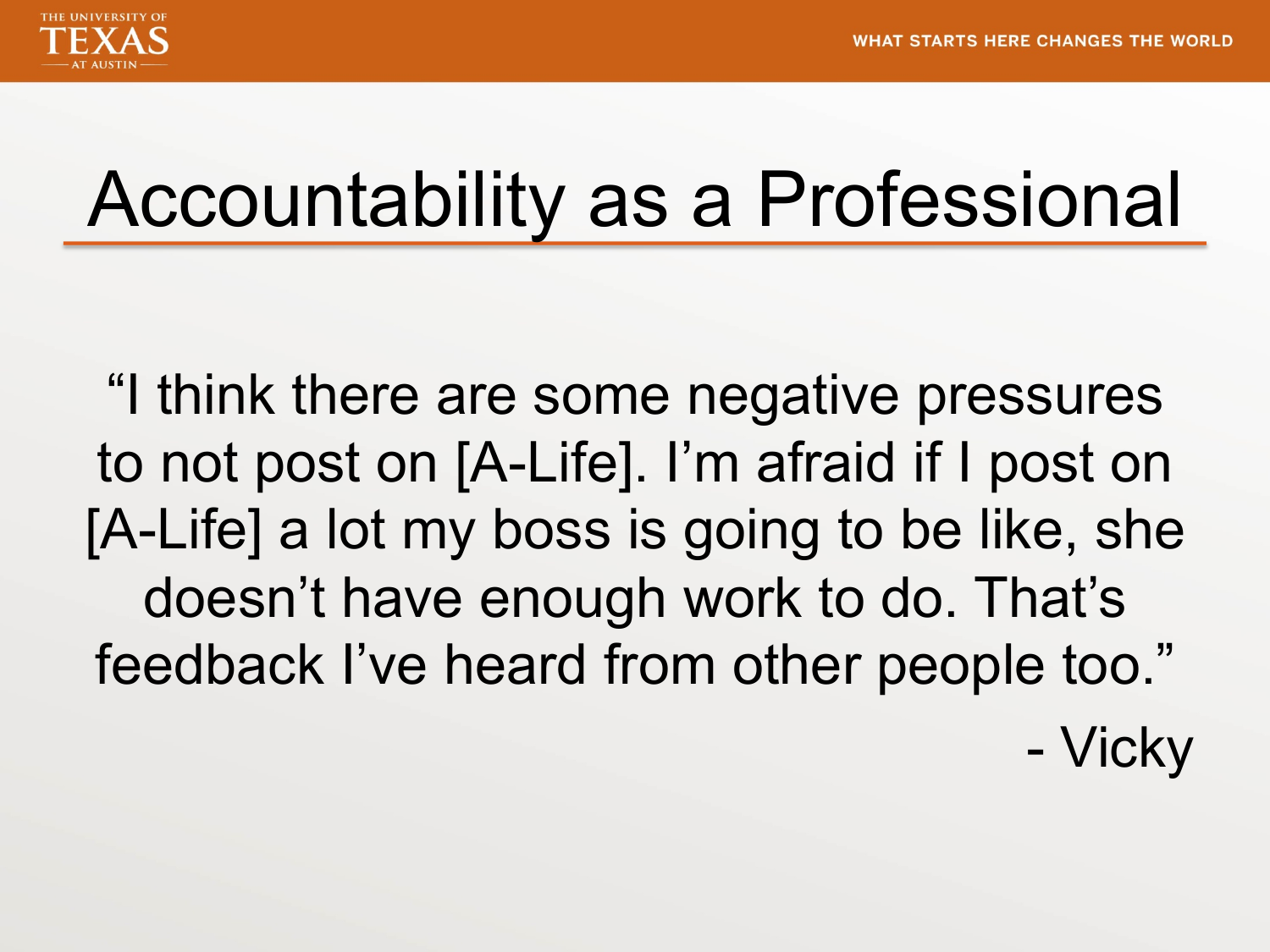

## Accountability as a Professional

"I remember Joey would post on every single thing, and I remember thinking, 'are you even working?'"

- Leo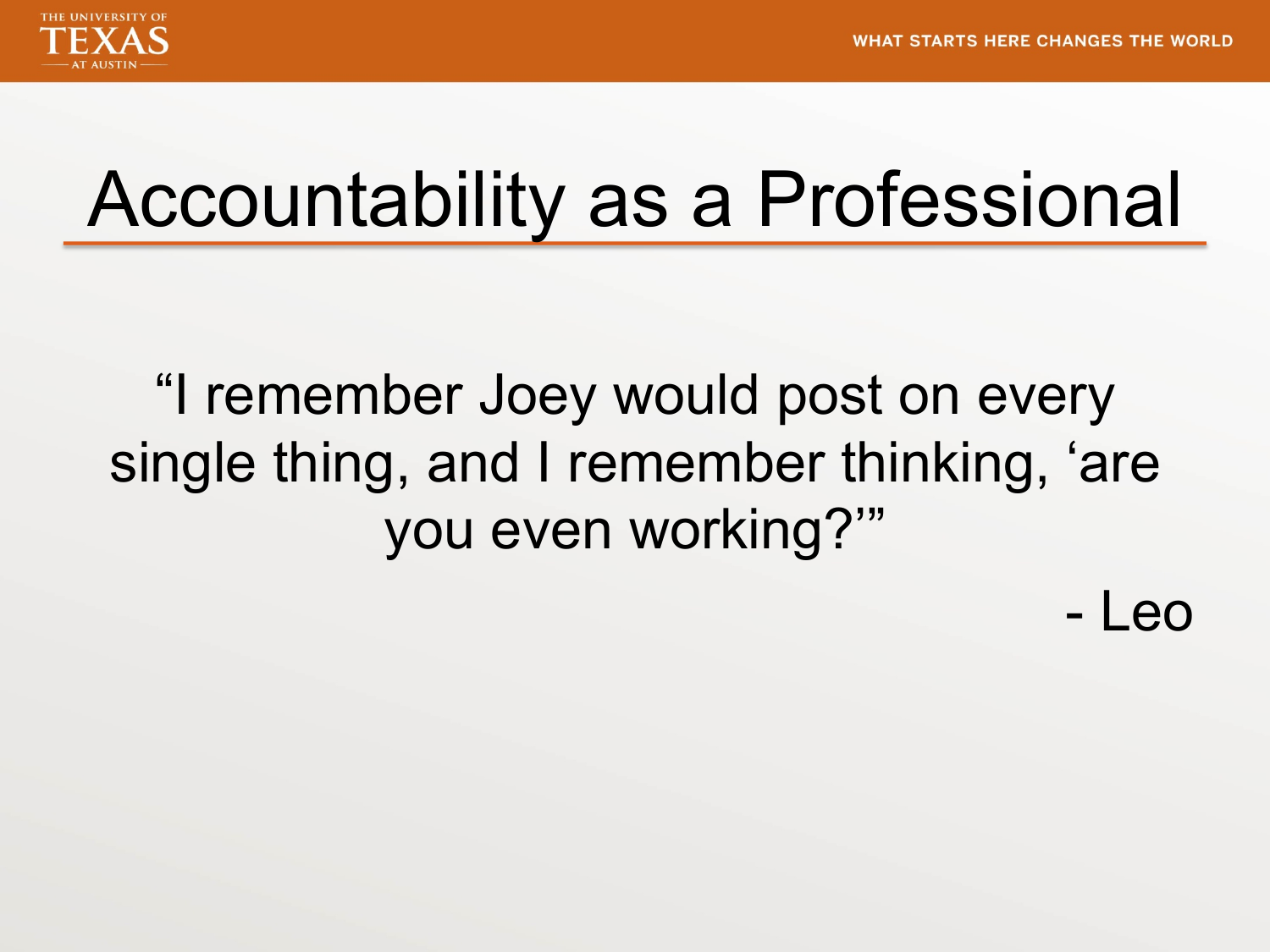

# Accountability as a Professional

• Participation on organizational social media was not viewed as a professional activity

• New employees were acutely aware of perceptions associated with social media use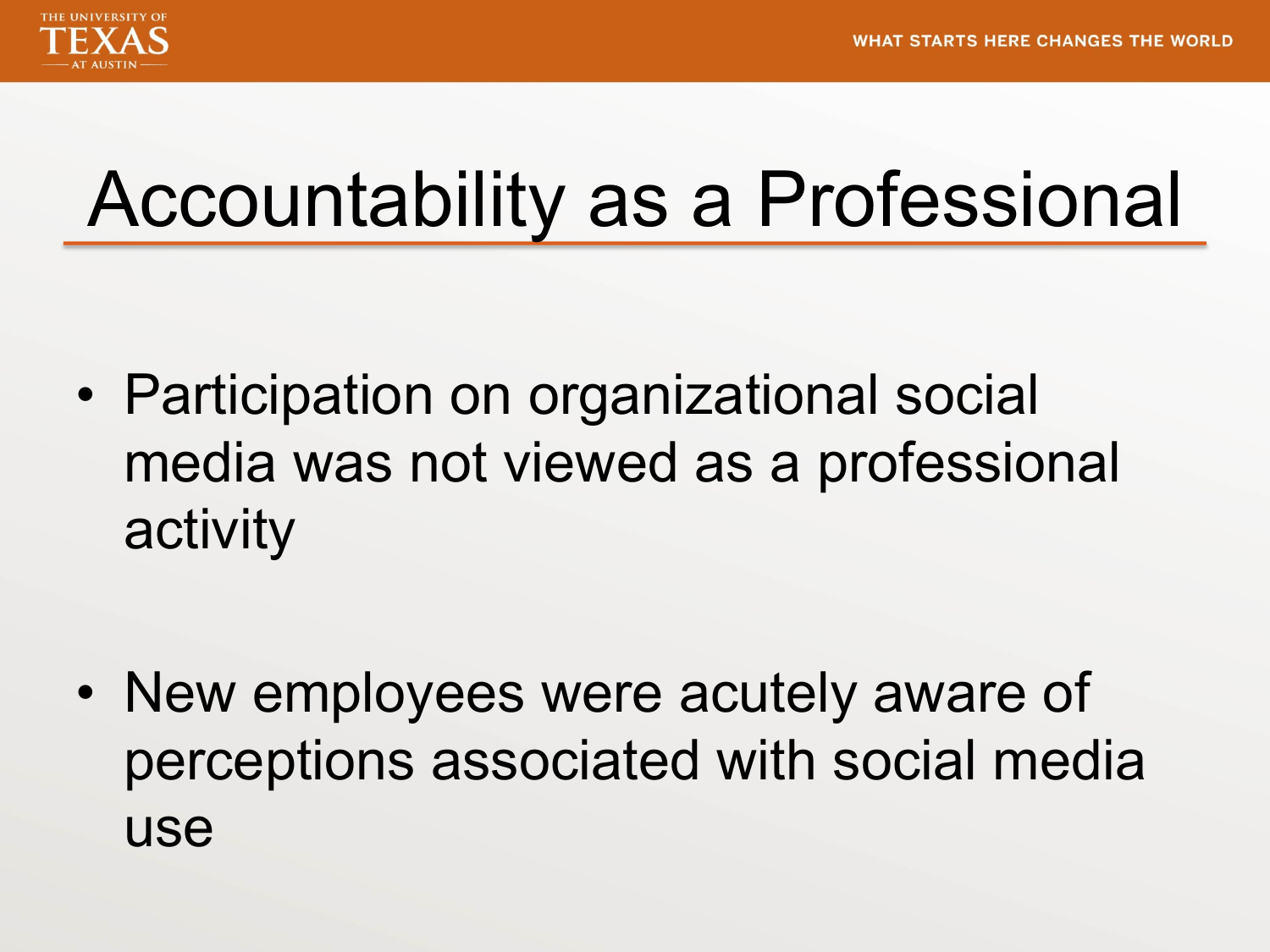

#### Accountability to an Unknown Audience

"I don't want people to see my conversations. I don't know who is on it, and what higher-ups are on it. And I don't want to sound dumb in any of the things I am saying because it is technically a professional environment, but it is not like email where I am taking time to write it, so it kind of a strange balance."

- Debra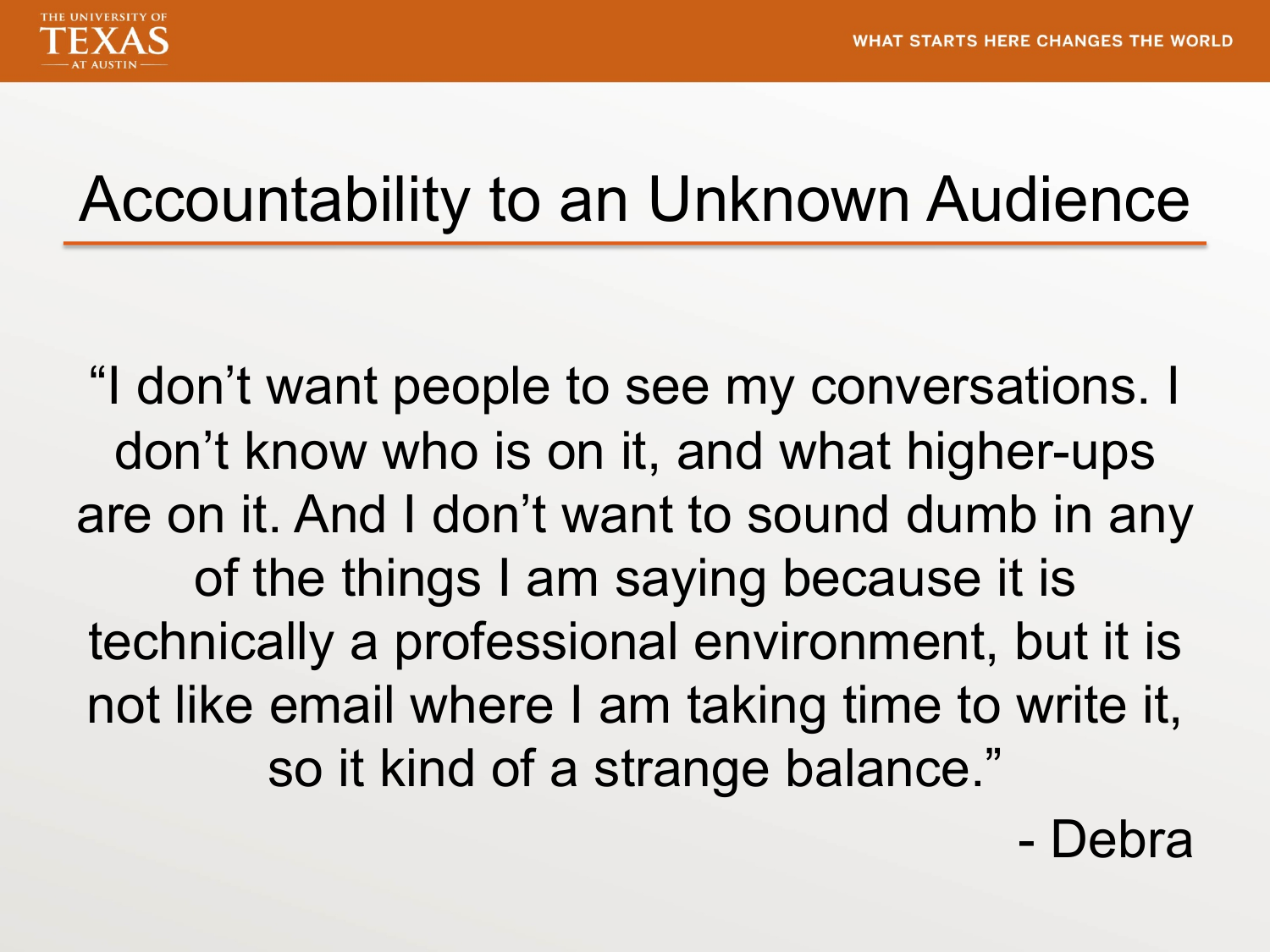

#### Accountability to an Unknown Audience

"It is not secrecy, I just don't want people getting the wrong idea or misinterpreting what I do or what I've done."

He added later, "I am way more confident in my ability to form accurate impressions of other people than I am for them to form accurate impressions of me based on stuff."

- Brad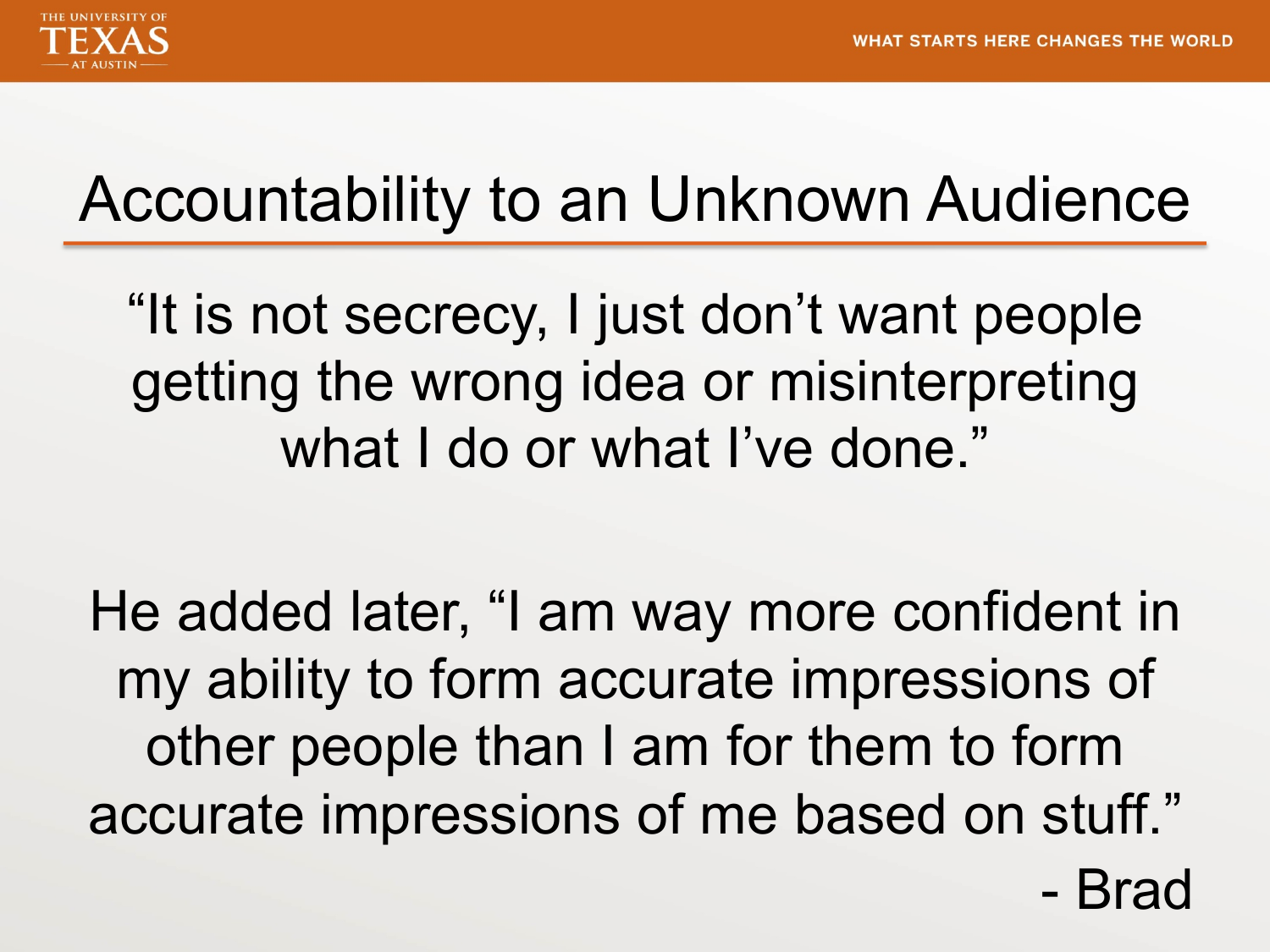

#### Accountability to an Unknown Audience

• Workers were aware that they were evaluated based on visible communication to coworkers (particularly superiors)

• There was a relationship between acceptance of accountability and perceived control of individual communication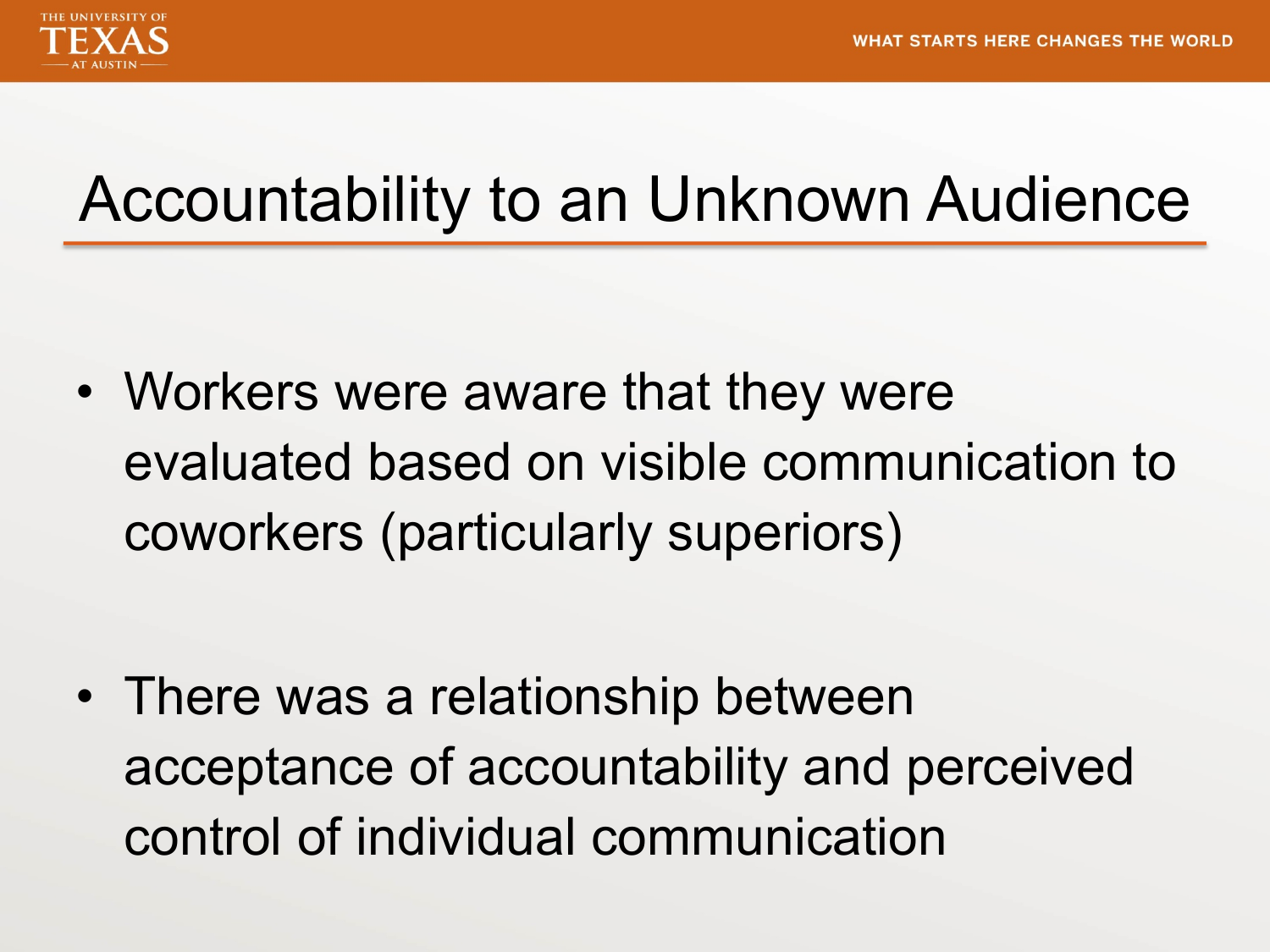

### Accountability to Organizational Role

"I literally haven't talked to anyone on my team [about A-Life]. Outside of the leadership program, it has never come up whatsoever. I take that as a sign that they don't need to engage with me on it."

- Sara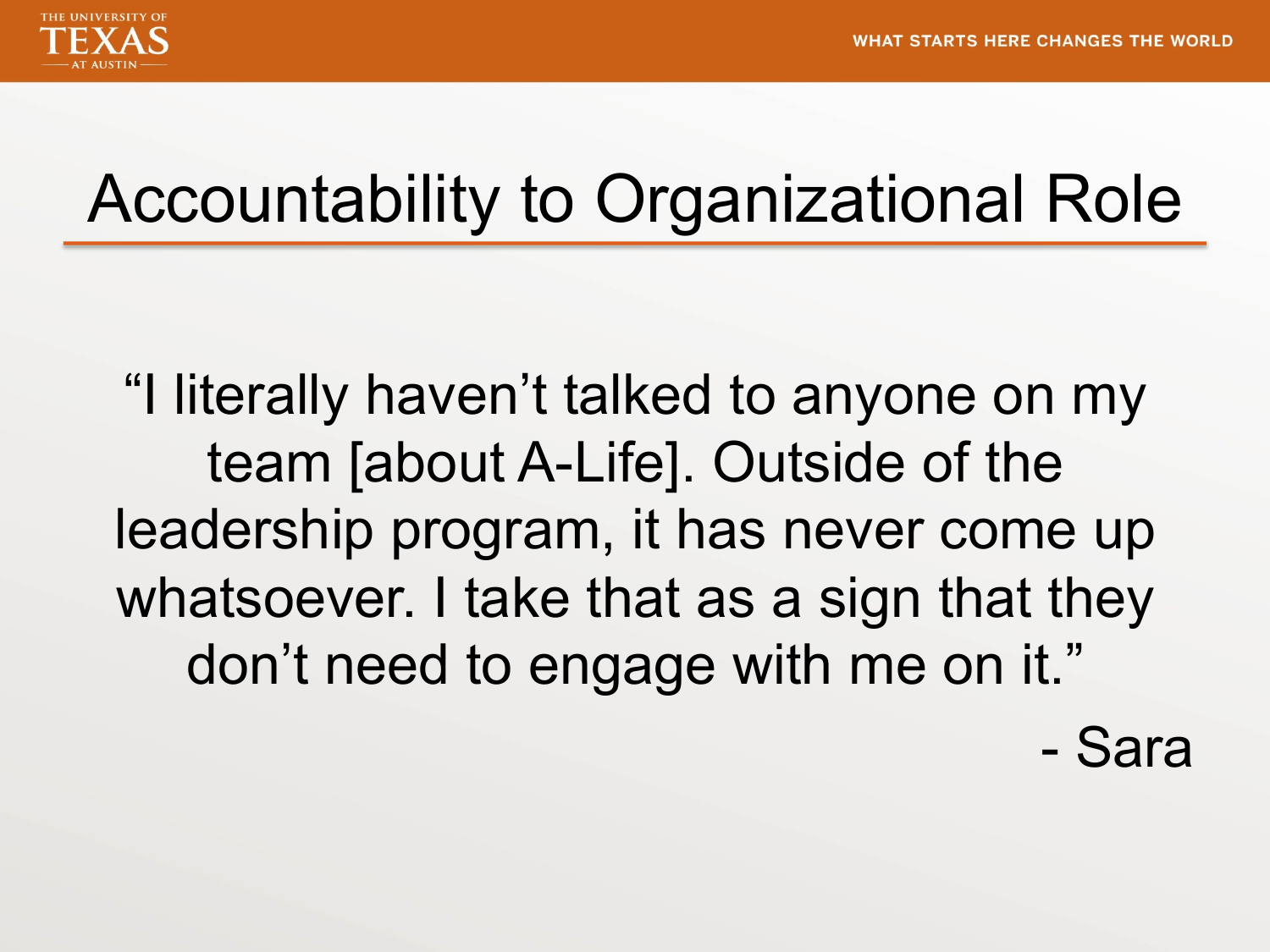

#### Accountability to Organizational Role

"[A-Life is] more of a networking thing. You wouldn't find it in your immediate job. Anything pertaining to my job and task at hand, I wouldn't go to A-Life."

-Leah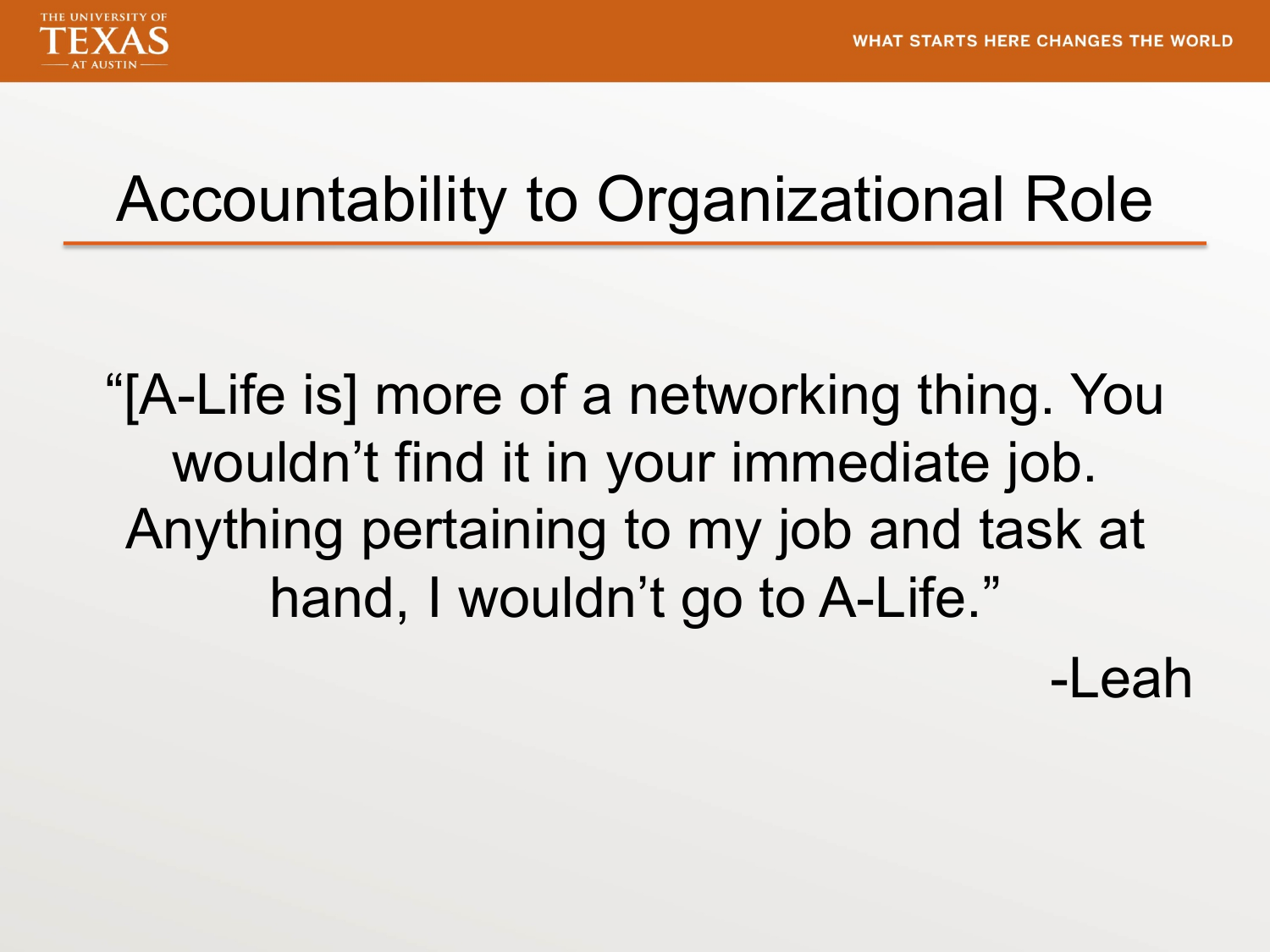

#### Accountability to Organizational Role

- Social media activity was viewed as separate from task-oriented communicated
- It was unclear how social media use would fit within the already crowded space of organizational communication technologies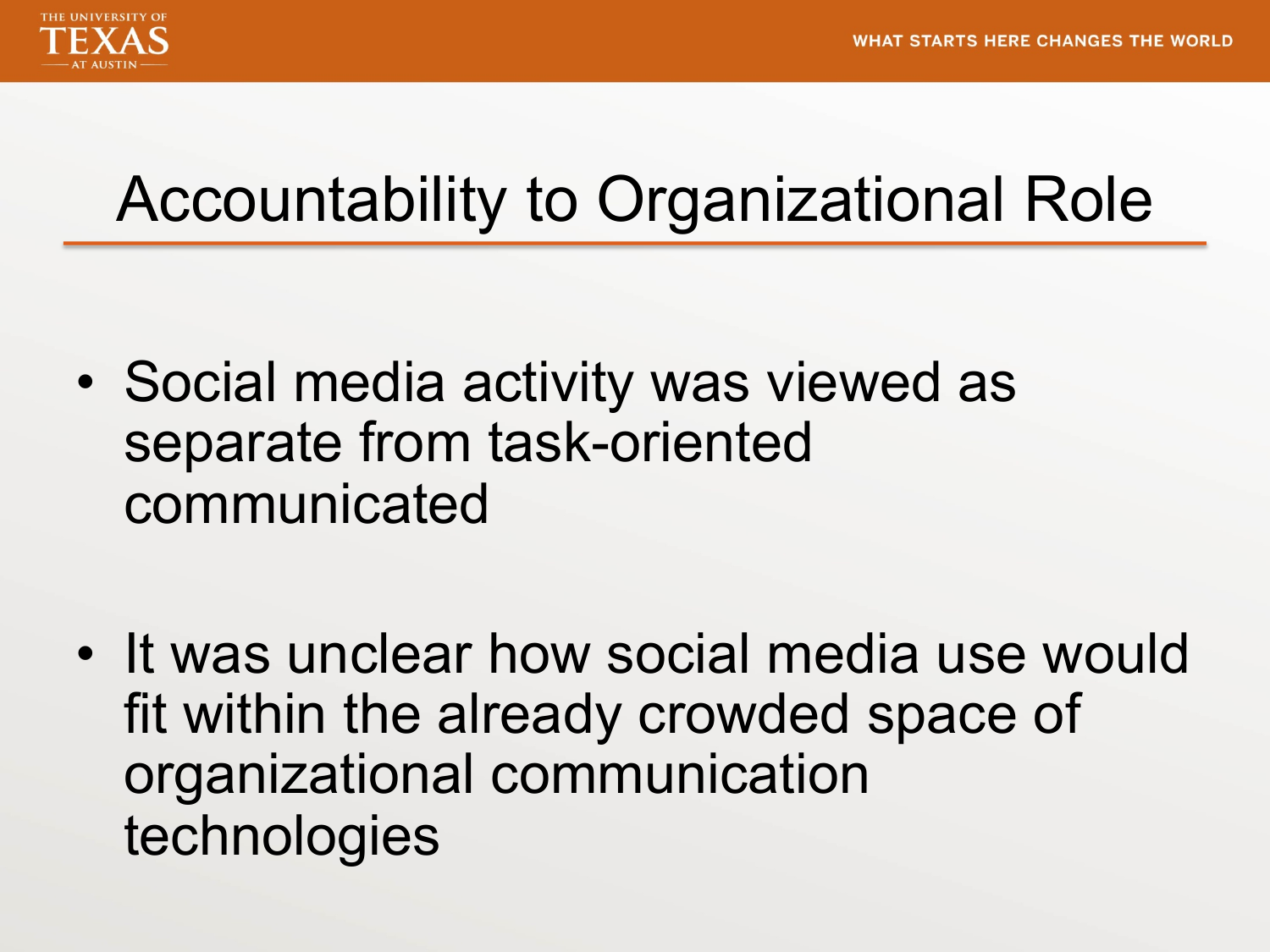

# Discussion and Implications

- 1. Workers were very aware of the accountability associated with communications via social media
	- In organizational settings the "imagined audience" is very salient
- 2. Mediated performances are increasingly central in organizations, and are the product of coconstruction between actors and audiences
	- Has significant implications for identity formation, expertise assessment, and information use